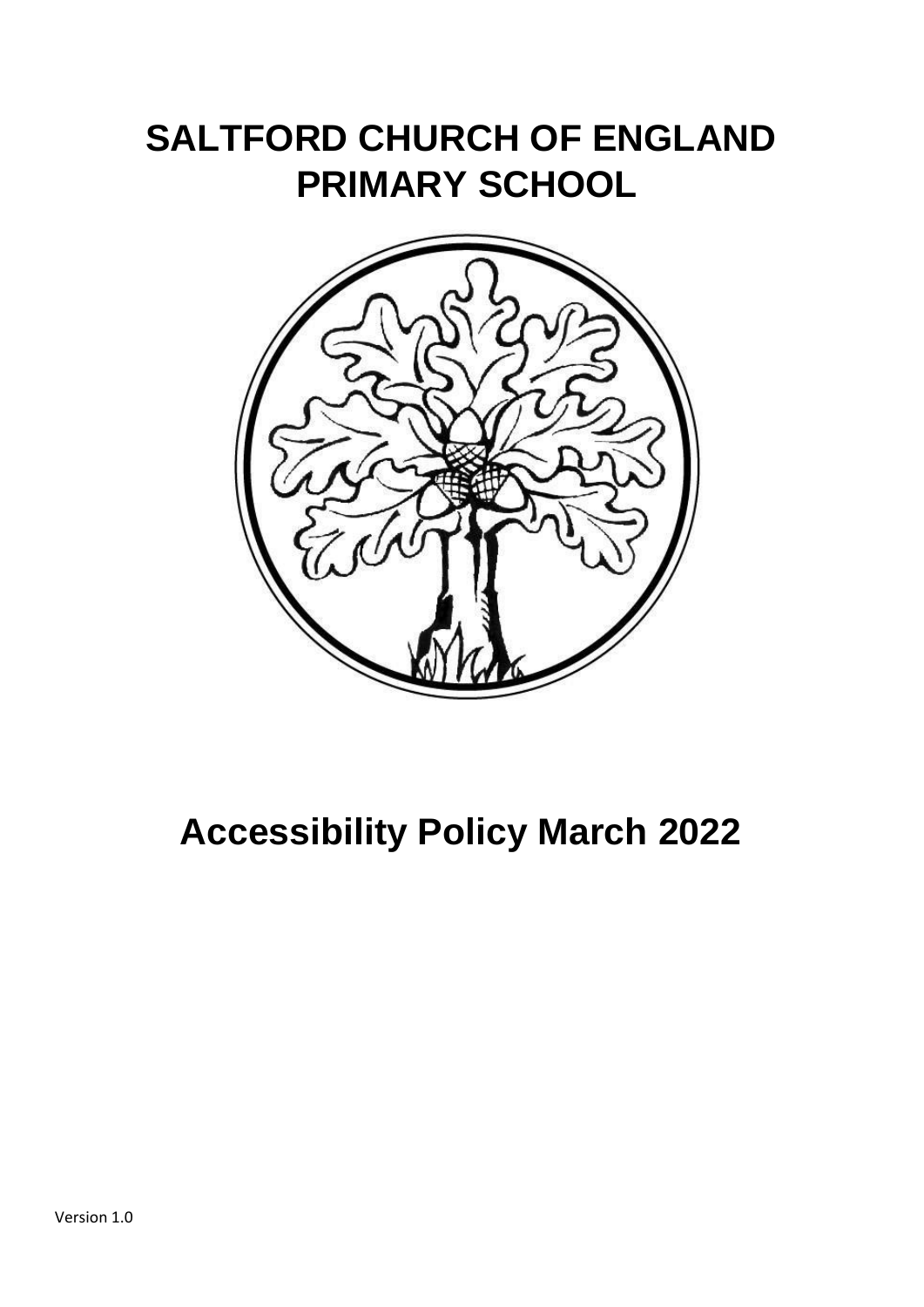# **Legal Background**

Saltford C of E Primary School has high expectations for all pupils and a commitment to pupils' full participation in school activities and community. Our Accessibility Plan is driven by the principles of equal opportunity as outlined in the Equality Act 2010. The 2010 Act replicates the need for schools to carry out accessibility planning for disabled pupils as required in previous Disability Discrimination legislation.

### **Aim**

Our school's accessibility plans are aimed at:

- Increasing the extent to which disabled pupils can participate in the curriculum.
- Improving the physical environment of the school for the purpose of increasing the extent to which disabled pupils are able to take advantage of education and benefits, facilities or services provided or offered by the school.
- Improving the delivery to disabled pupils of information which is readily accessible to pupils who are not disabled.

We are committed to providing an accessible environment which values and includes all pupils, staff, parents, carers and visitors regardless of their education, physical, sensory, social, spiritual, emotional and cultural needs. We are committed to challenging negative attitudes about disability and accessibility and to developing a culture of awareness, tolerance and inclusion.

Saltford C of E Primary School plans, over time, to ensure the accessibility of provision for all pupils, parents, carers, staff and visitors to the school and to ensure that we reduce and eliminate barriers to accessing the curriculum and to enable full participation in the school community for pupils, prospective pupils and our adult users with a disability.

#### **Introduction**

At Saltford C of E Primary School we work hard to ensure that our ethos is such that, whatever the abilities and needs of members of our school community, everyone is equally valued and treated with respect. We provide all pupils with the opportunity to experience, understand and value diversity.

This accessibility policy and associated plan are drawn up in compliance with current legislation and requirements as specified in Schedule 10, relating to Disability, of the Equality Act 2010. School Governors are accountable for ensuring the implementation, review and reporting on progress of the accessibility plan over a prescribed period.

#### **The definition of disability is:**

*A person has a disability if he or she has a physical or mental impairment that has a substantial and long term adverse effect on his or her ability to carry out normal day to day activities.* 

# **Disability Discrimination Act 1995 (DDA)**

The definition includes people with hearing or visual impairments, cerebral palsy, muscular dystrophy, mental health issues and incontinence. People with ADHD, autistic spectrum disorder, downs syndrome and hydrocephalus are included. Medical conditions such as cystic fibrosis, severe asthma, diabetes, cancer, multiple sclerosis, epilepsy, sickle cell anaemia and HIV are deemed disabilities. Facial disfigurement, severe dyslexia, gross obesity and diagnosed eating disorders are all included.

If a person has been disabled in the past (e.g. cancer survivors and people with a history of mental illness) they are covered by the legislation for the rest of their lives.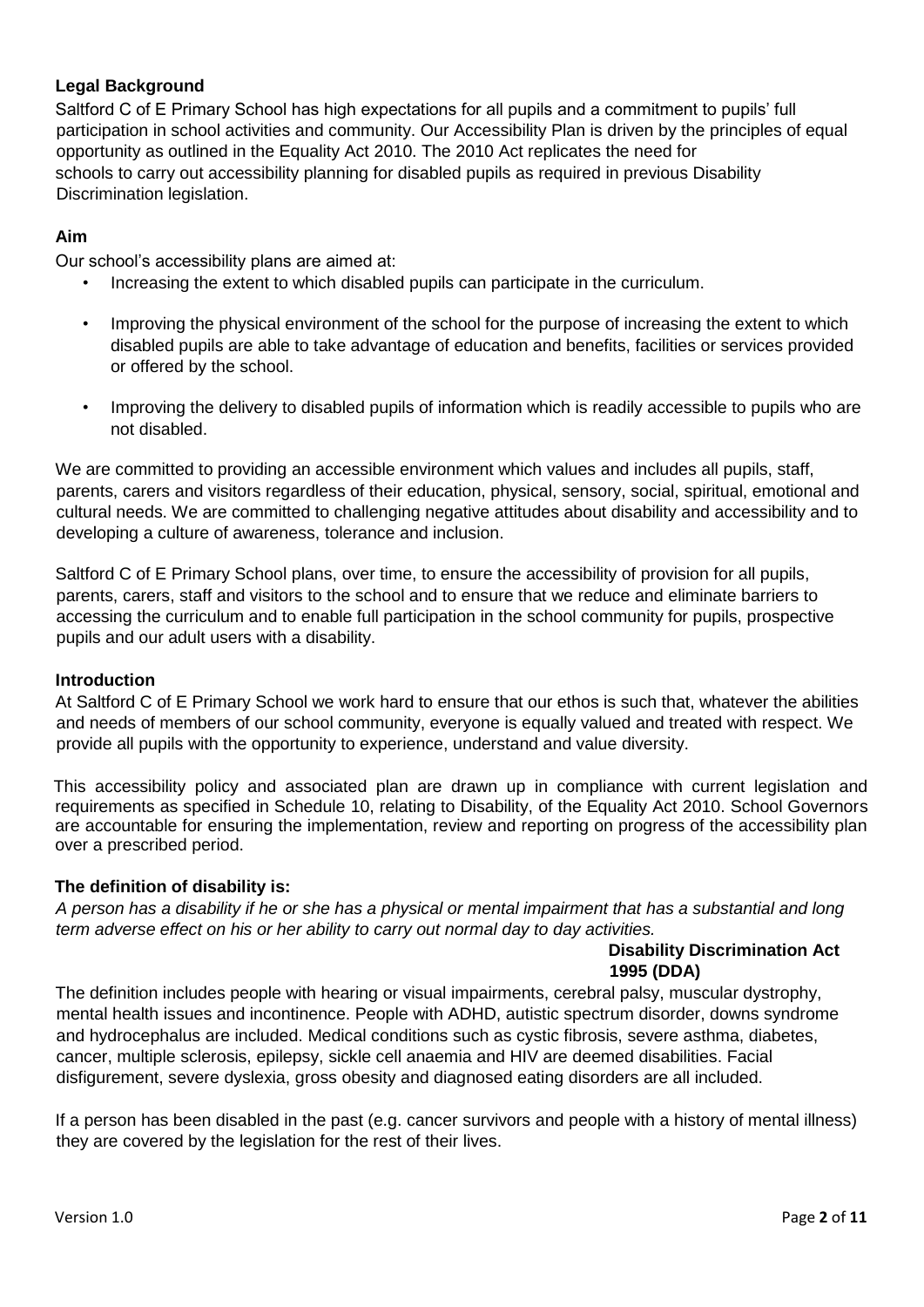Physical or mental impairments can include sensory impairments (such as those affecting sight and hearing) and learning difficulties. The definition also covers certain medical conditions when they have a long-term and substantial effect on pupils' everyday lives.

# **Principles**

Compliance with the Disability Discrimination Act 1995 is consistent with the:

- School's aims, ethos and values
- Inclusion policy

We recognise that we have a duty under the DDA (as amended by the Special Educational Needs and Disabilities Act) to publish an Accessibility Plan but not to:

- discriminate against disabled pupils in our admissions and exclusions, and provision of education and associated services
- treat disabled pupils less favourably

Governors and staff, while performing their duties, will have regard to the Disability Rights Commission Code of Practice (2002).

We work with parents and carers to ensure the full needs of each individual child are met as we value parents' and carers' knowledge of their child's disability and its effect on their ability to carry out normal activities. We respect the individual's right to confidentiality.

We will provide all pupils with a broad and balanced curriculum which is differentiated and adjusted to meet the needs of individual pupils.

We endorse the key principles in the early years foundation stage and national curriculum which underpins the development of a more inclusive curriculum by:

- setting suitable learning challenges
- responding to pupil's diverse learning needs
- overcoming potential barriers to learning and assessment for individuals and groups of pupils

# **Accessibility planning**

An Accessibility Plan will be drawn up to cover a three year period. The plan will be revisited annually.

The Accessibility Plan will contain relevant actions to:

- improve access to the physical environment of the school, adding specialist facilities as necessary (this covers reasonable adjustments to the physical environment of the school and physical aids to access education)
- increase access to the curriculum for pupils with a disability, expanding and making reasonable adjustments to the curriculum as necessary to ensure that pupils with a disability are as equally prepared for life as are able-bodied pupils (if a school fails to do this they are in breach of the DDA); this covers teaching and learning and the wider curriculum of the school such as participation in after-school clubs, leisure and cultural activities or school visits as well as the provision of specialist aids and equipment, which may assist these pupils in accessing the curriculum
- improve and make reasonable adjustments to the delivery of written information to pupils, staff, parents, carers and visitors with disabilities; the information should be made available in various preferred formats within a reasonable time frame.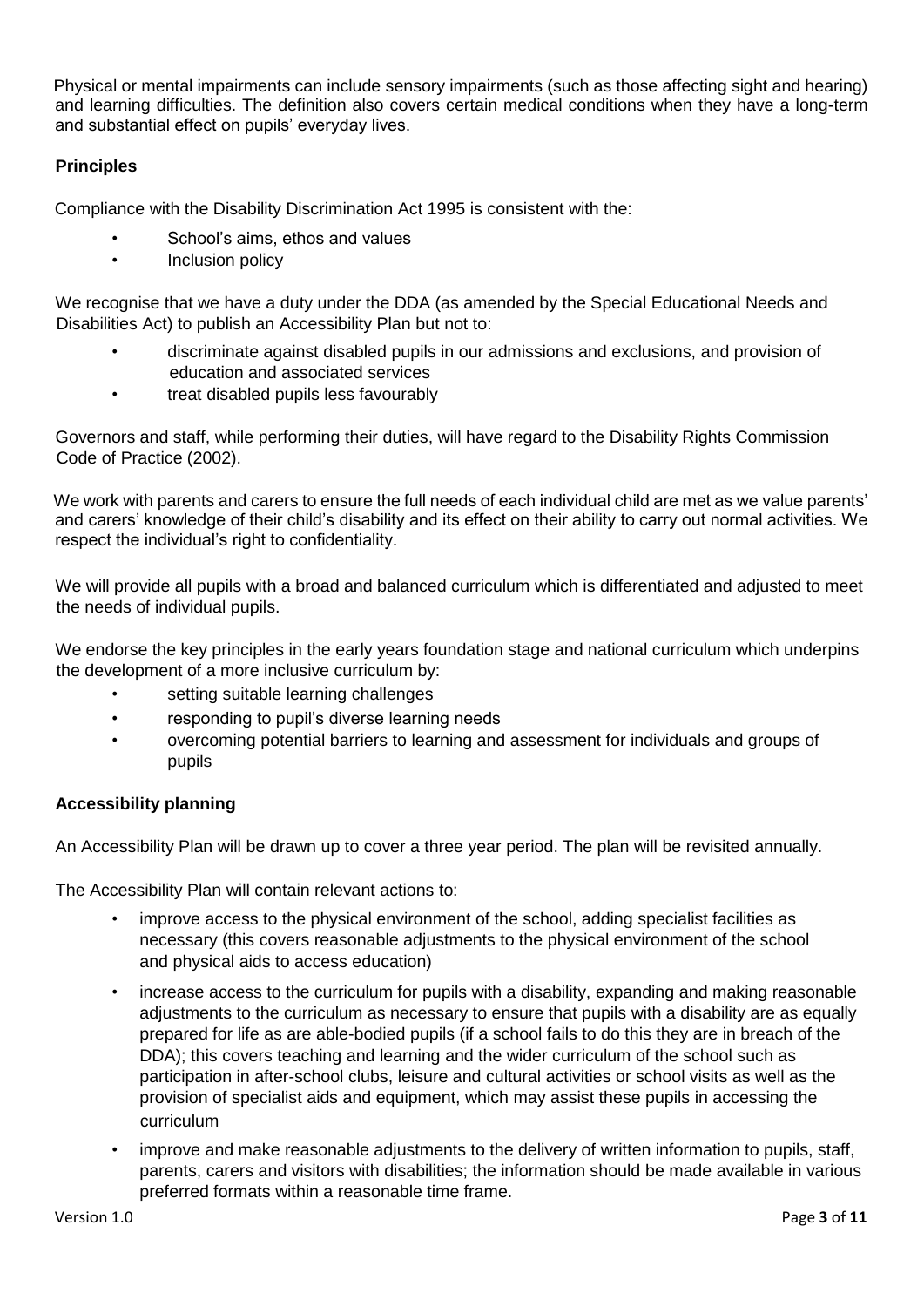Our accessibility plan relates to the access audit of the School, which is undertaken regularly. It may not be feasible to undertake some of the works during the life of this first accessibility plan and therefore some items will roll forward into subsequent plans. The audit will need to be revisited prior to the end of each three-year plan period in order to inform the development of the new accessibility plan for the following period.

We have identified the following points of action as the main focus of our accessibility plan:

- □ The delivery of our curriculum
- $\Box$  The physical environment of our school building

Information from pupil data and school audit

- a) The SEND Code of Practice gives four main areas of need:
	- Communication and interaction
	- Cognition and learning
	- Behaviour, emotional and social development
	- Sensory and /or physical

These needs include a range of language difficulties including speech and language difficulties and dyslexia as well as dyspraxia, autism, hearing impairment and emotional and behaviour difficulties. Children with disabilities involving medical needs such as severe allergies and specific medical needs e.g. asthma are registered on the Medical Needs Register.

- b) The school has two access points to the site which do not include the use of steps or stairs. One is the main entrance of the School, and the second is through the access gates next to Tiddlers Nursery.
- c) We have disabled toilets in the Year Six block and also in the new block.
- d) Access to Y6 block is slope via a path.
- e) All playground areas are securely walled or fenced off from surrounding roads, business yards and neighbouring houses. The playground can be accessed on level ground from all exit doors in the main building.
- f) There is a disabled parking space in the school car park. There is some on street parking close to the school, with double yellow lines directly outside the main entrance to the school.
- g) Emergency and evacuation procedures are accessible to all at present. Alarms are auditory and the assembly point is on the field. We will review the provision of a visual alarm if the need arises. Our off site assembly point (Saltford Golf Club) also has a level access route.
- h) For children who need to work 1:1 or in a small group, the library and practical areas offer spaces for small group work, along with the rainbow room, music room and bug room, badger room and piano room. The hall is also available depending on other regular use.
- i) Furniture and equipment selected are age related and reflect the size and purpose of the location they are allocated to.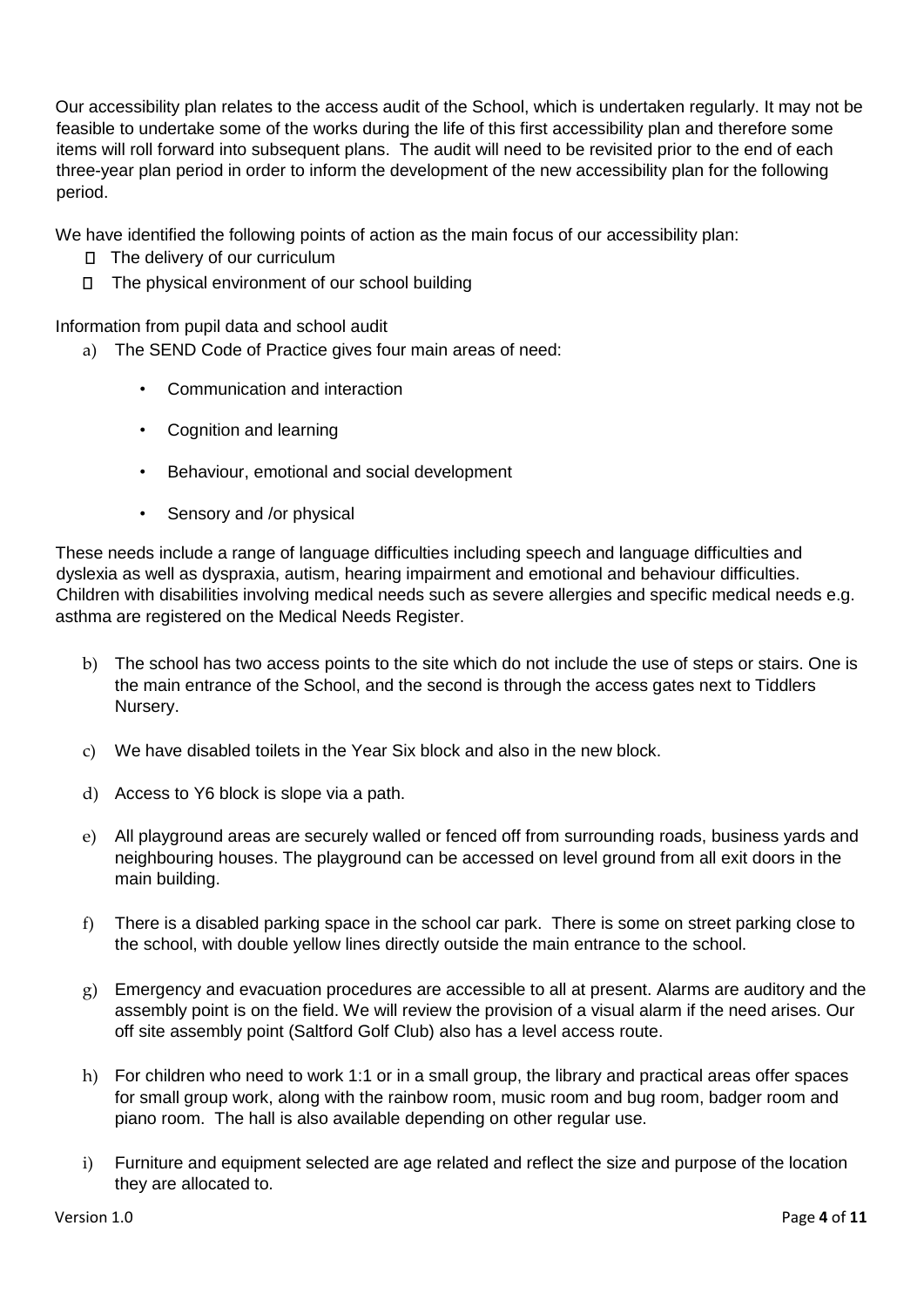- j) All pupils are encouraged to take part in the full curriculum. Pupils with disabilities are included in productions, music, PE and class assemblies.
- k) School visits, including residential visits, are made accessible to all children irrespective of attainment or impairment.
- l) Teachers and teaching assistants attend SEN professional development training as appropriate to support specific needs. Teachers work closely with TAs to address pupils IEP targets and liaise with specialist and support services, as well as parents.
- m) Lessons provide opportunities for all to succeed through inclusive, differentiated plans and the adoption of a variety of teaching styles and strategies.
- n) Access to information within the classroom is enabled through the use of visual timetables and visual labelling of equipment and resources. Children with visual and specific reading difficulties who have trouble reading or copying from the board are given printed copies of texts, or information is written down for them.
- o) The school has a clear policy on the administration of medicines with staff trained to administer epipens and diabetic injections. There is a register of children with medical needs. There is a medical bay and a range of medical supplies.
- p) Photographs of children with specific medical needs, allergies, medical needs and SEN are displayed in the staff room. All staff are informed of these children on an ongoing basis.
- q) Epi-pens, insulin and inhalers are always taken on visits / trips out of school. All staff are first aid trained.

The main priorities in the school's plan:

- Increasing the extent to which disabled pupils can participate in the school curriculum.
- Improving the physical environment of the school for the purpose of increasing the extent to which disabled pupils are able to take advantage of education and benefits, facilities or services provided or offered by the school.
- Improving the delivery to disabled pupils of information which is readily accessible to pupils who are not disabled.

This plan should be read alongside:

- Administration of Medicine Policy
- Long term planning overviews
- Curriculum teaching and learning policy and guidelines
- Assessment policy and guidelines
- The Inclusion Policy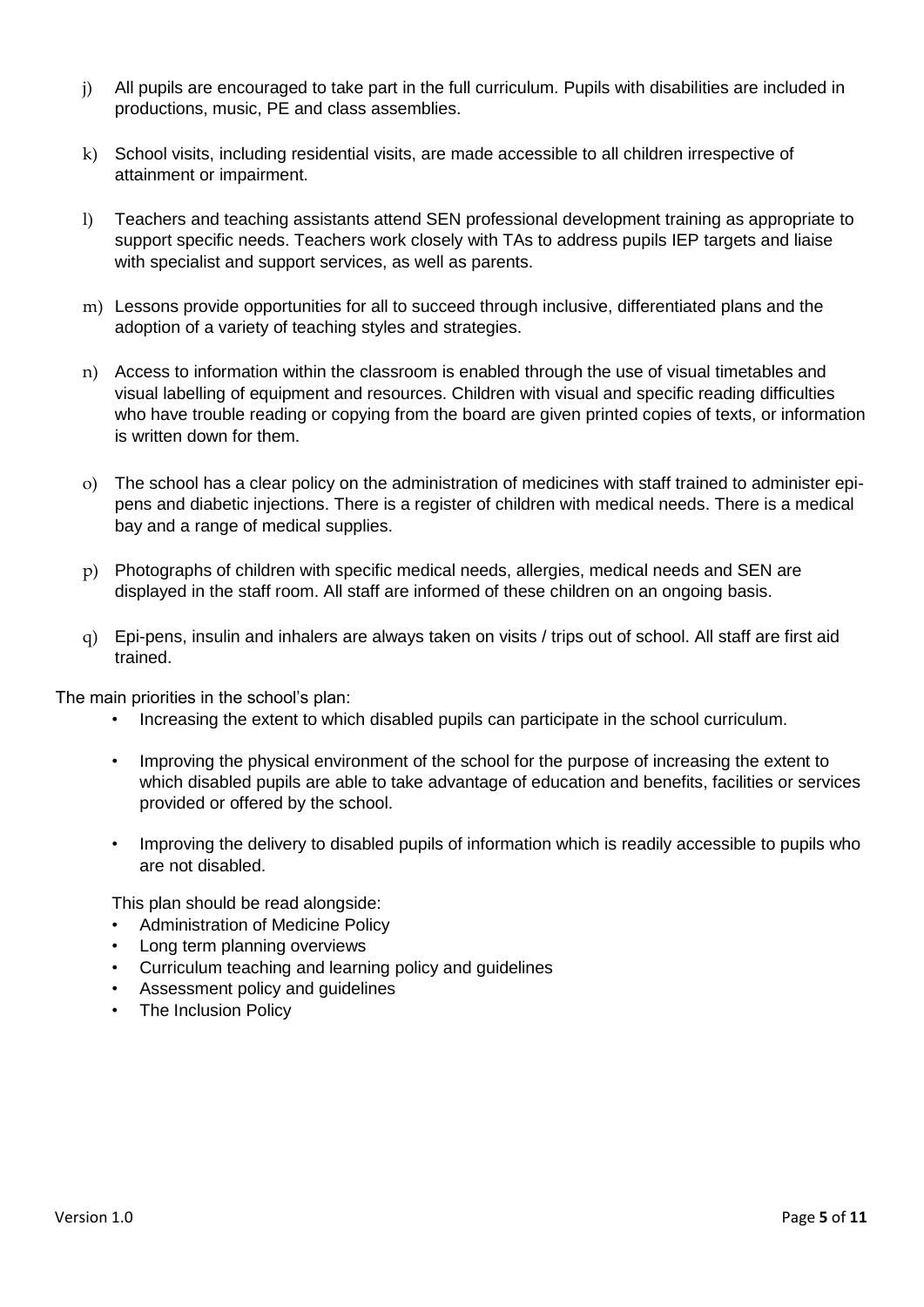#### **Delivery of our curriculum**

At Saltford C of E Primary School, we have developed an approach to deliver the early years foundation stage and national curriculum via prime learning challenges. These are designed in such a way that **all** children are able to access the full curriculum in an exciting and innovative manner so that they can fully use and apply their skills across a range of subjects.

#### **Physical environment of the school**

We have invested very heavily in the fabric of our school building over recent years. As a result, our school enables all children to access a much greater range of independent opportunities and activities.

Our school building is bright, clean and free of clutter so that the environment for high quality learning has been created for all children in all year groups. As a result, we have been able to meet the needs of a number of children with a wide range of disabilities so that they have been able to access the curriculum fully.

#### **Implementation and monitoring of policy**

The school's inclusion leader is responsible for leading the development and strategic direction of the school's accessibility policy.

The school accessibility plan will be monitored by the governing body and by Ofsted as part of their inspection cycle.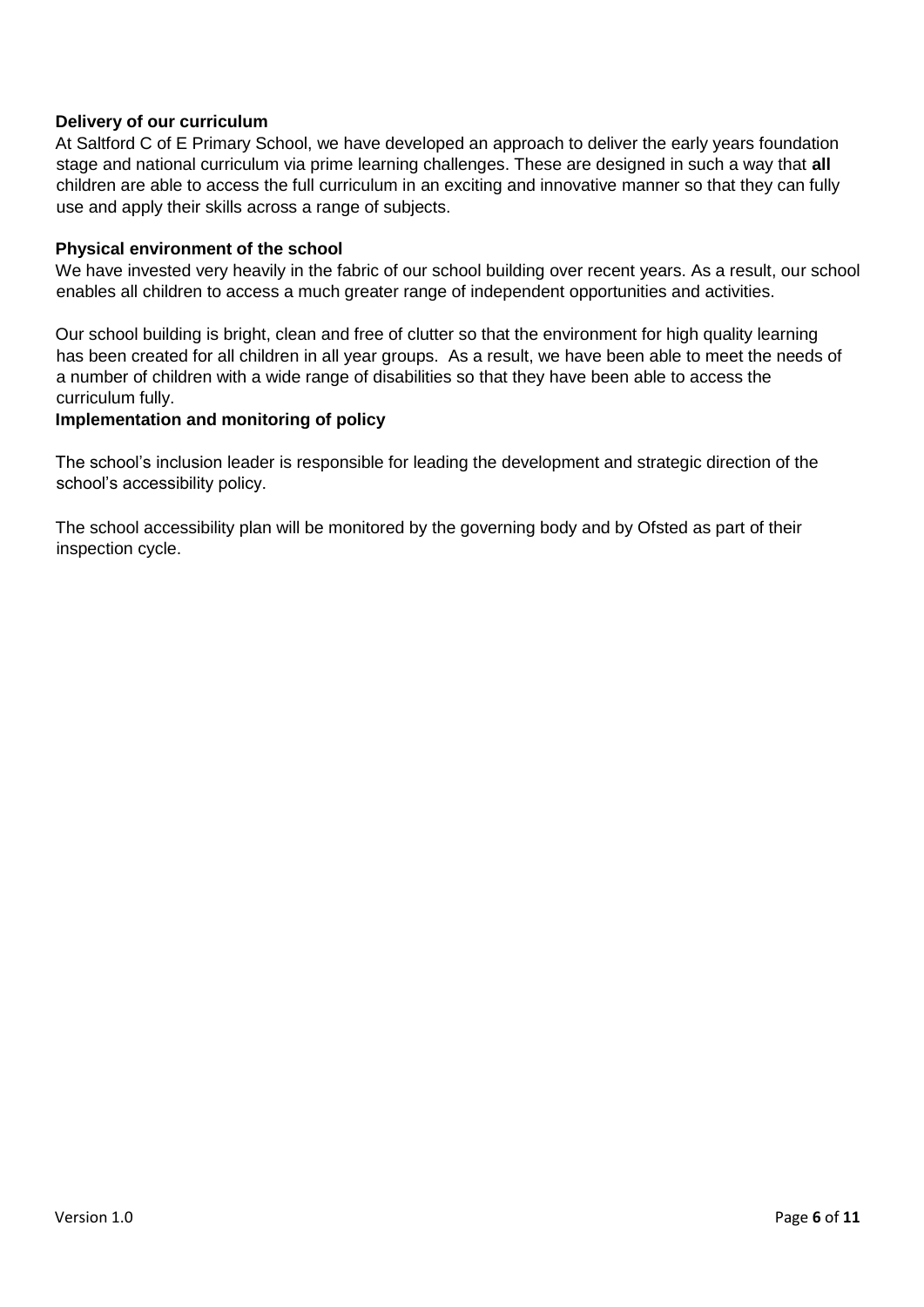| Saltford Primary School Accessibility Plan: Increasing access to the curriculum for disabled pupils                                                                                                   |                                                                                                                                              |                                                                                                                                                                                                                                                                    |                                                                                                                                                  |                                                                                                                                   |
|-------------------------------------------------------------------------------------------------------------------------------------------------------------------------------------------------------|----------------------------------------------------------------------------------------------------------------------------------------------|--------------------------------------------------------------------------------------------------------------------------------------------------------------------------------------------------------------------------------------------------------------------|--------------------------------------------------------------------------------------------------------------------------------------------------|-----------------------------------------------------------------------------------------------------------------------------------|
| Target                                                                                                                                                                                                | <b>Strategy</b>                                                                                                                              | <b>Outcome</b>                                                                                                                                                                                                                                                     | <b>Timeframe</b>                                                                                                                                 | Leadership                                                                                                                        |
| Continue to monitor the<br>provision of technology to<br>support specific learning<br>needs                                                                                                           | The school continually reviews<br>and updates its<br>technology provision to<br>support a child's access to the<br>curriculum                | A range of hardware, software,<br>apps, internet links<br>and celebrate progress                                                                                                                                                                                   | Continuous based on current<br>research and support<br>etc. enable the child to make materials available. Included in<br>ICT budget set annually | Inclusion leader to collate this<br>target with the full<br>support and input of all staff,<br>parents and other<br>professionals |
| Collate and continue to<br>ensure our CPD programme<br>the staff's<br>embeds<br>fully<br>knowledge and<br>understanding of the needs<br>of pupils with disabilities and<br>strategies to support them | Teaching, support staff and<br>pupils are provided with<br>quality CPD to help specific<br>children to access the<br>curriculum successfully | Identified children make rapid<br>and sustained progress<br>and enjoy their learning in a<br>supportive environment<br>Speech and Language<br>Short term working memory<br><b>Phonics</b><br>Autism<br>Attachment disorder<br>Epi-pen training<br>Sight Impairment | Continuous but with particular<br>priority at the<br>beginning of an academic<br>year or when a new pupil joins<br>the school                    | Inclusion Leader,<br>class teachers, parents<br>and other supporting<br>adults and agencies as the<br>need is identified          |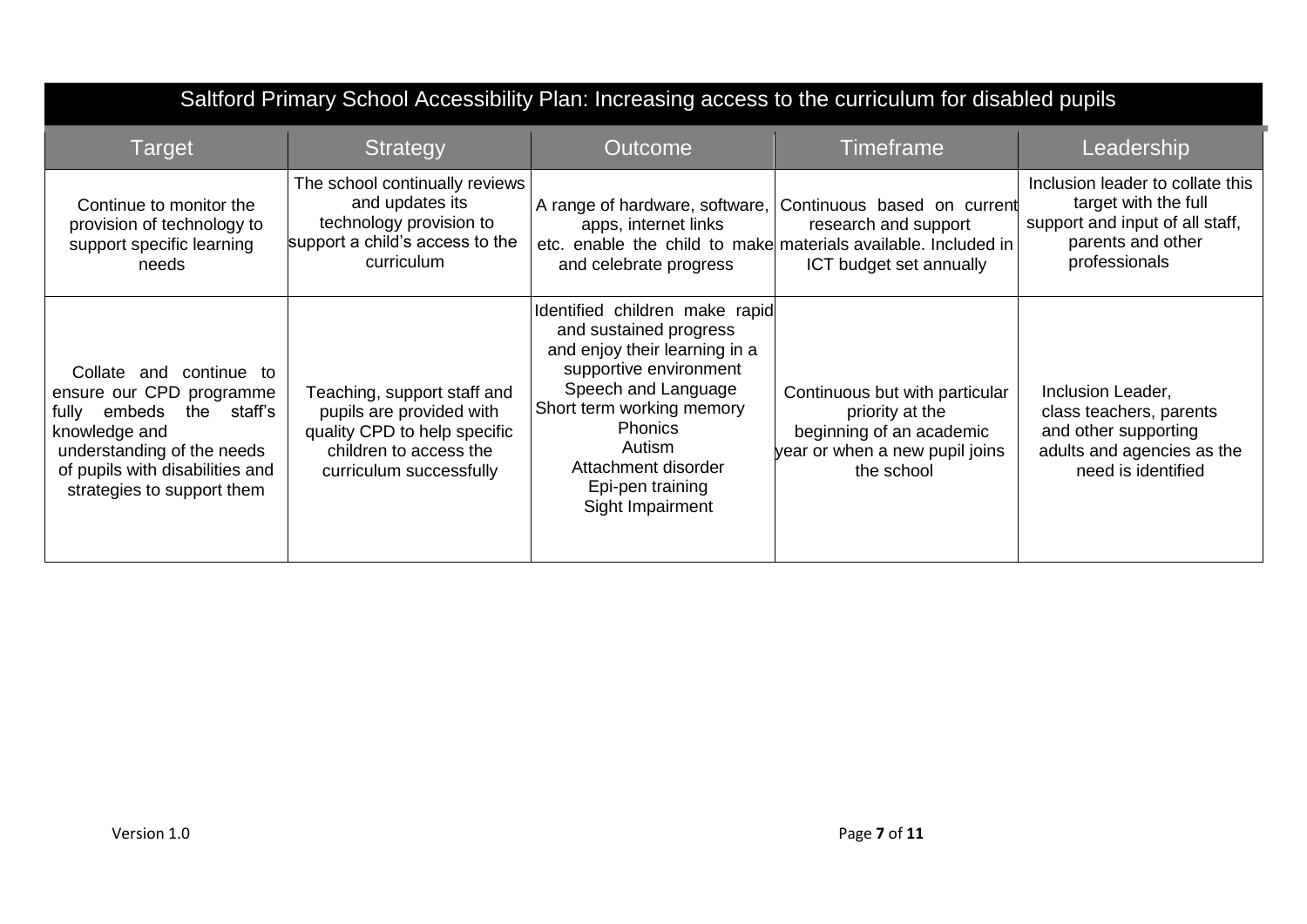| Develop specific and practical<br>guidelines to ensure<br>classrooms are organised to<br>promote the participation<br>and independence of all<br>pupils | Visual timetables; learning aids<br>e.g. word mats; calming box;<br>learning breaks<br>Develop a checklist of<br>essentials and specifics e.g. to<br>support ASD                        | Children feel safe and know<br>routines<br>All classrooms follow<br>'disability friendly' guidelines | Continuous depending on<br>progress made at point of<br>review.                     | All teaching staff and support<br>staff                                           |
|---------------------------------------------------------------------------------------------------------------------------------------------------------|-----------------------------------------------------------------------------------------------------------------------------------------------------------------------------------------|------------------------------------------------------------------------------------------------------|-------------------------------------------------------------------------------------|-----------------------------------------------------------------------------------|
| Target                                                                                                                                                  | <b>Strategy</b>                                                                                                                                                                         | <b>Outcome</b>                                                                                       | <b>Timeframe</b>                                                                    | Leadership                                                                        |
| Learning targets give the<br>learner short and achievable<br>steps towards an overall goal.                                                             | Review the content IEP's and<br>the involvement of key<br>professionals to ensure the<br>targets are SMART and<br>implemented throughout the<br>school day and across the<br>curriculum | Children make relevant<br>progress in response to<br>accurately set targets                          | Updated as new information is<br>received; at review meeting or<br>an annual review | <b>Inclusion</b><br>leader,<br>class<br>teacher, external agencies and<br>parents |
| Outside agency reports are<br>reflected in the IEP (Individual<br><b>Education Plan)</b>                                                                | All relevant staff are included<br>in the review of external<br>agency reports and<br>implement actions and<br>suggested targets.                                                       | Children make relevant<br>progress in response to<br>accurately set targets                          | Updated as new information is<br>received; at review meeting or<br>an annual review | Inclusion leader                                                                  |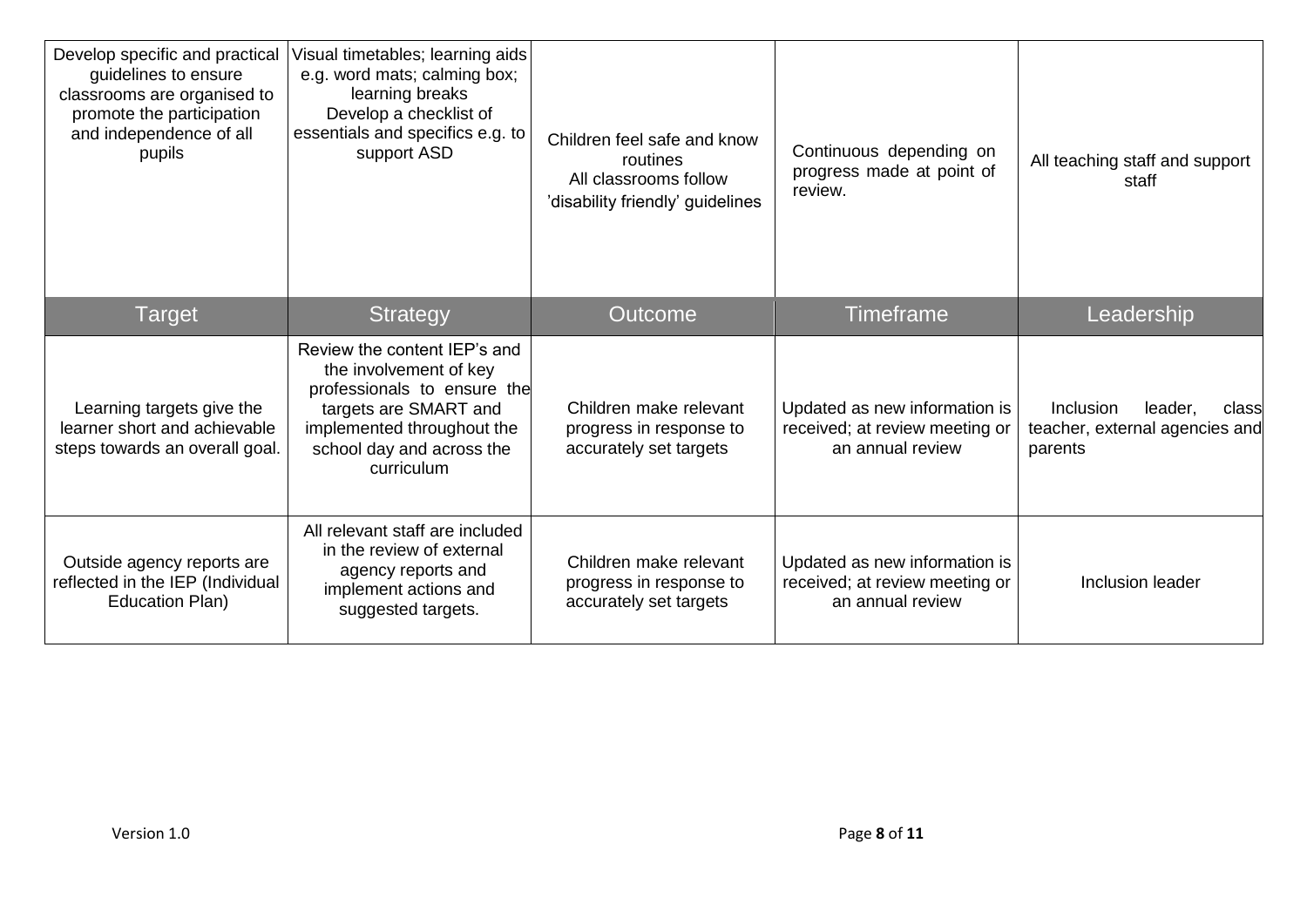| Accurate register of medical<br>needs is continually updated<br>and strategies in place where<br>needed | Office Manager updates the<br>register and Inclusion<br>Manager plan strategies for<br>access including informing<br>other adults working with the<br>class including supply<br>teachers. Inclusion Manager,<br>alongside class teachers write<br>a care plan when required.<br>Information file available for<br>supply teachers | A child's progress and access<br>to the curriculum and the<br>wider opportunities available<br>are not hindered by any<br>identified medical need. A<br>child is protected from<br>further harm or extended<br>illness | Continuous but with particular<br>priority at the<br>beginning of an academic<br>year or when a new pupil joins<br>the school | Office Manager, Inclusion<br>Manager and Class Teachers          |
|---------------------------------------------------------------------------------------------------------|-----------------------------------------------------------------------------------------------------------------------------------------------------------------------------------------------------------------------------------------------------------------------------------------------------------------------------------|------------------------------------------------------------------------------------------------------------------------------------------------------------------------------------------------------------------------|-------------------------------------------------------------------------------------------------------------------------------|------------------------------------------------------------------|
| Children with disabilities<br>engage in extra-curricular<br>clubs and activities                        | Tracking of involvement:<br>PP: Mrs Spincer<br><b>SEND: Mrs Godwin</b><br><b>Medical: Mrs Godwin</b>                                                                                                                                                                                                                              | All children with disabilities<br>take part in at least one<br>extracurricular activity or club<br>or<br>have an interest they pursue<br>outside school                                                                | Tracked at the beginning of<br>each odd term and when<br>whole school events take<br>place                                    | PP: Mrs Spincer<br><b>SEN: Mrs Godwin</b><br>Medical: Mrs Godwin |

| Saltford Primary School Accessibility Plan: Improving the delivery of written information to disabled pupils |                                                                                                                                                                                                    |                                                                        |                                                                                                                   |                                                                         |
|--------------------------------------------------------------------------------------------------------------|----------------------------------------------------------------------------------------------------------------------------------------------------------------------------------------------------|------------------------------------------------------------------------|-------------------------------------------------------------------------------------------------------------------|-------------------------------------------------------------------------|
| Target                                                                                                       | Strategy                                                                                                                                                                                           | Outcome                                                                | Timeframe                                                                                                         | Leadership                                                              |
| All pupils can learn<br>independently                                                                        | Appropriately adapted and<br>supportive written information is<br>prepared for disabled pupils to<br>operate independently in all<br>lessons.<br>Word mats; SMART targets; well<br>structured cues | Children can access the<br>curriculum as independently<br>as possible. | Continuous but linked to pupil<br>inclusion plan review for<br>specific advice on the support<br>currently needed | Inclusion leader, class<br>teachers, support staff,<br>outside agencies |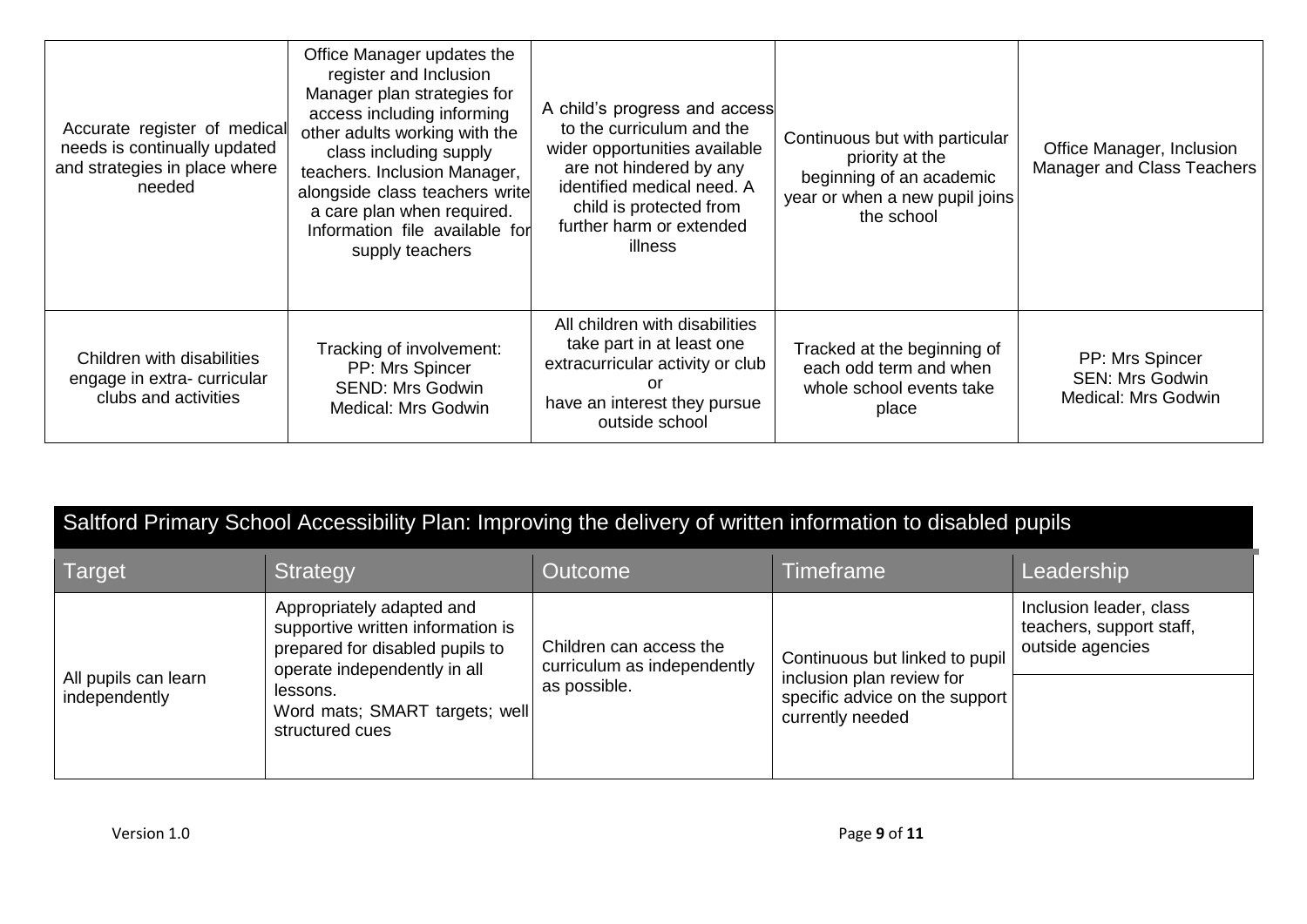|                                                      | (i) Appropriate cues, reminders,<br>daily and weekly plans and key<br>vocabulary are evident in all<br>learning areas around the school<br>and independently accessed by<br>disabled pupils | Support in the learning<br>environment responds to<br>general support strategies<br>and to specifics for named<br>disabilities e.g. dyslexia,<br>ASD, short term working<br>memory |                                                                                           |                                                                           |
|------------------------------------------------------|---------------------------------------------------------------------------------------------------------------------------------------------------------------------------------------------|------------------------------------------------------------------------------------------------------------------------------------------------------------------------------------|-------------------------------------------------------------------------------------------|---------------------------------------------------------------------------|
| The learning environment<br>supports pupils learning | (ii)<br>Copies of the content on<br>the IWB are given to identified<br>children                                                                                                             | The child has access to the<br>written information near at<br>hand                                                                                                                 | Continuous but highlighted at<br>the beginning of an academic<br>year or when a new child | Inclusion leader, class<br>teacher, support staff and<br>outside agencies |
|                                                      | (iii)<br>vary the background<br>colour of the Interactive White<br>Board to establish the best<br>colours for all children                                                                  | The white background is not<br>a hindrance to accessing the<br>information on the Interactive<br><b>White Board</b>                                                                | joins the class                                                                           |                                                                           |